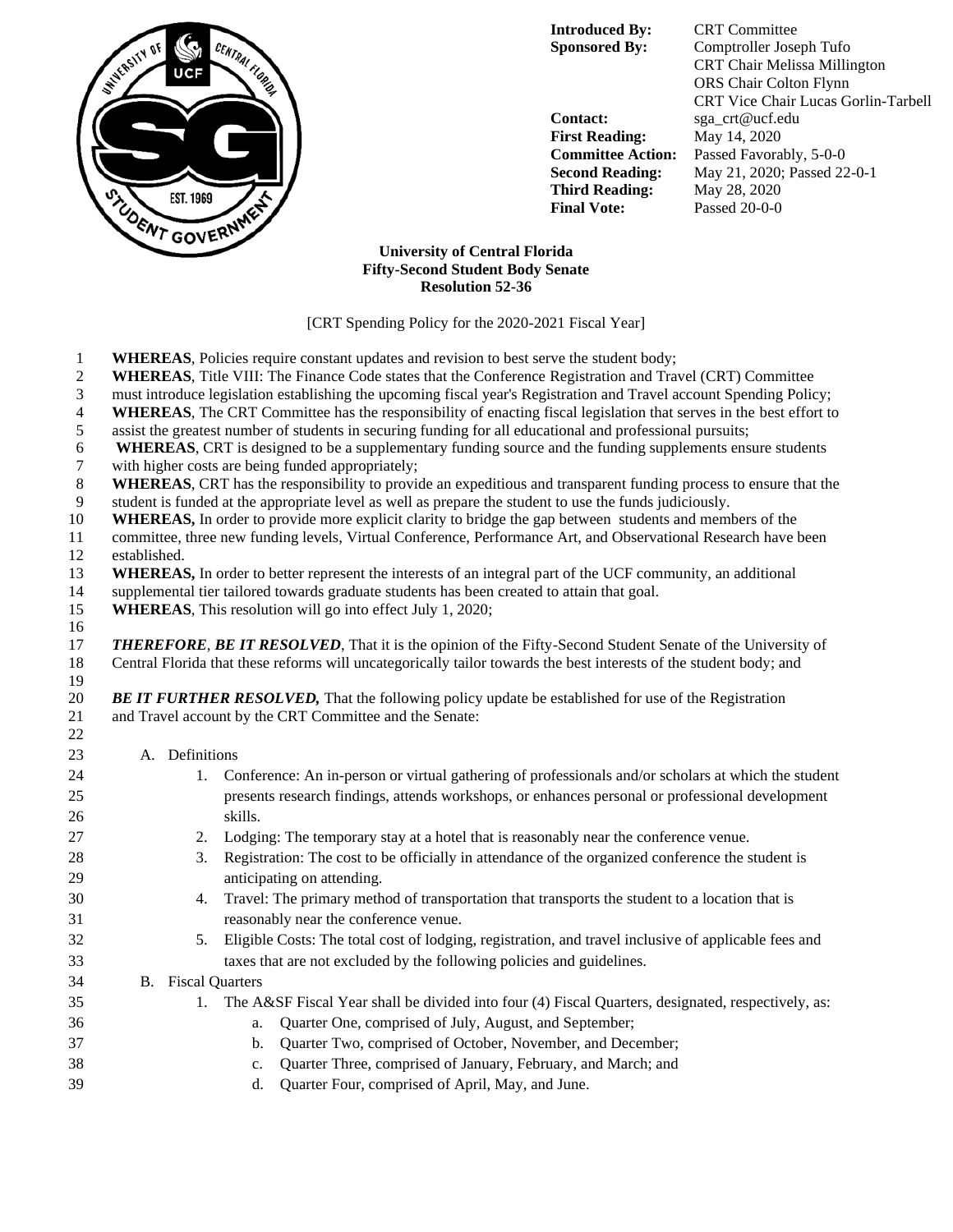| 40 | 2. |                             | The Registration and Travel Account shall be divided into separate budgets for each of the four (4)  |
|----|----|-----------------------------|------------------------------------------------------------------------------------------------------|
| 41 |    |                             | Fiscal Quarters, with the availability to roll-over.                                                 |
| 42 | 3. |                             | The budgets established for each of these Fiscal Quarters shall be approved and routinely kept       |
| 43 |    |                             | track of by the committee to continuously evaluate the amount remaining within the budget.           |
| 44 |    | a.                          | Approval of the budgets for the separate quarters shall be approved by the committee no              |
| 45 |    |                             | later than the first regularly scheduled committee meeting of the fiscal year.                       |
| 46 | 4. |                             | Allocations and Bills will draw funds from the Fiscal Quarter in which the travel end date lies.     |
| 47 | 5. |                             | Reverted funds shall be available for use in the quarter where the reversion occurs. If that quarter |
| 48 |    |                             | has passed, the funds shall be available for use in the current quarter.                             |
| 49 | 6. |                             | The remaining budget of any quarter, if any exists, shall be rolled over to the following quarter,   |
| 50 |    |                             | with the exception of Quarter Four.                                                                  |
| 51 |    | C. Funding Classifications: |                                                                                                      |
| 52 |    |                             | 1. Senate Bills: The funding amount for Senate Bills shall be up to 50% of total eligible costs.     |
| 53 |    |                             | 2. CRT Allocations: The funding amounts for Allocations shall correspond to the following funding    |
| 54 |    |                             | types that the student/RSO is eligible for.                                                          |
| 55 |    | a.                          | Research Presentation: Opportunities for students to present a research paper, poster, or            |
| 56 |    |                             | to profess proficient knowledge of an academic subject for colleagues at an organized                |
| 57 |    |                             | conference.                                                                                          |
| 58 |    |                             | To be eligible for this funding type, the student/RSO must provide proof of their<br>1.              |
| 59 |    |                             | abstract, poster, or equivalent to the CRT Committee.                                                |
| 60 |    | b.                          | Observational Research: Opportunities for students to travel on nontraditional research-             |
| 61 |    |                             | related trips for the purpose of conducting some type of research or study, (i.e., literature,       |
| 62 |    |                             | surveys, interviews, observations, experiments) as dictated by the industry standard and             |
| 63 |    |                             | is intended for some type of academic publication or academic report in the future.                  |
| 64 |    |                             | To be eligible for this funding type, the student/RSO must provide justification<br>1.               |
| 65 |    |                             | of the trip's relation to the student/RSO's academic program or professional                         |
| 66 |    |                             | development to the CRT Committee.                                                                    |
| 67 |    |                             | Performance Art: Opportunities for students to travel for live presentation of their art             |
|    |    | c.                          | form for an audience.                                                                                |
| 68 |    |                             | To be eligible for this funding type, the student/RSO must provide                                   |
| 69 |    |                             | 1.<br>documentation to the CRT Committee of their live presentation.                                 |
| 70 |    |                             |                                                                                                      |
| 71 |    | d.                          | Competition: Opportunities for students to compete with and against others in a subject at           |
| 72 |    |                             | an organized conference where performance in such an event is assessed against other                 |
| 73 |    |                             | participants.                                                                                        |
| 74 |    |                             | To be eligible for this funding type, the student/RSO must provide verification<br>1.                |
| 75 |    |                             | of qualification, invitation, intent to compete, or similar documentation.                           |
| 76 |    | e.                          | Seminar/Networking: Opportunities for students to attend academic lectures or                        |
| 77 |    |                             | professional networking sessions at an organized conference.                                         |
| 78 |    |                             | To be eligible for this funding type, the student/RSO must provide<br>1.                             |
| 79 |    |                             | documentation from the host organization such as conference dates, location,                         |
| 80 |    |                             | costs, lodging information, or tentative agenda.                                                     |
| 81 |    | f.                          | Service Trip: Opportunities for Registered Student Organizations (RSOs) to participate in            |
| 82 |    |                             | providing aid to a community that has no imposition of spiritual beliefs, and has                    |
| 83 |    |                             | oversight provided by an official organization.                                                      |
| 84 |    |                             | To be eligible for this funding type, the RSO must guarantee, through<br>1.                          |
| 85 |    |                             | documentation, that they have taken the necessary security measures to ensure                        |
| 86 |    |                             | the safety of all participants during the duration of the trip. Groups shall have no                 |
| 87 |    |                             | less than six (6) participants per service trip.                                                     |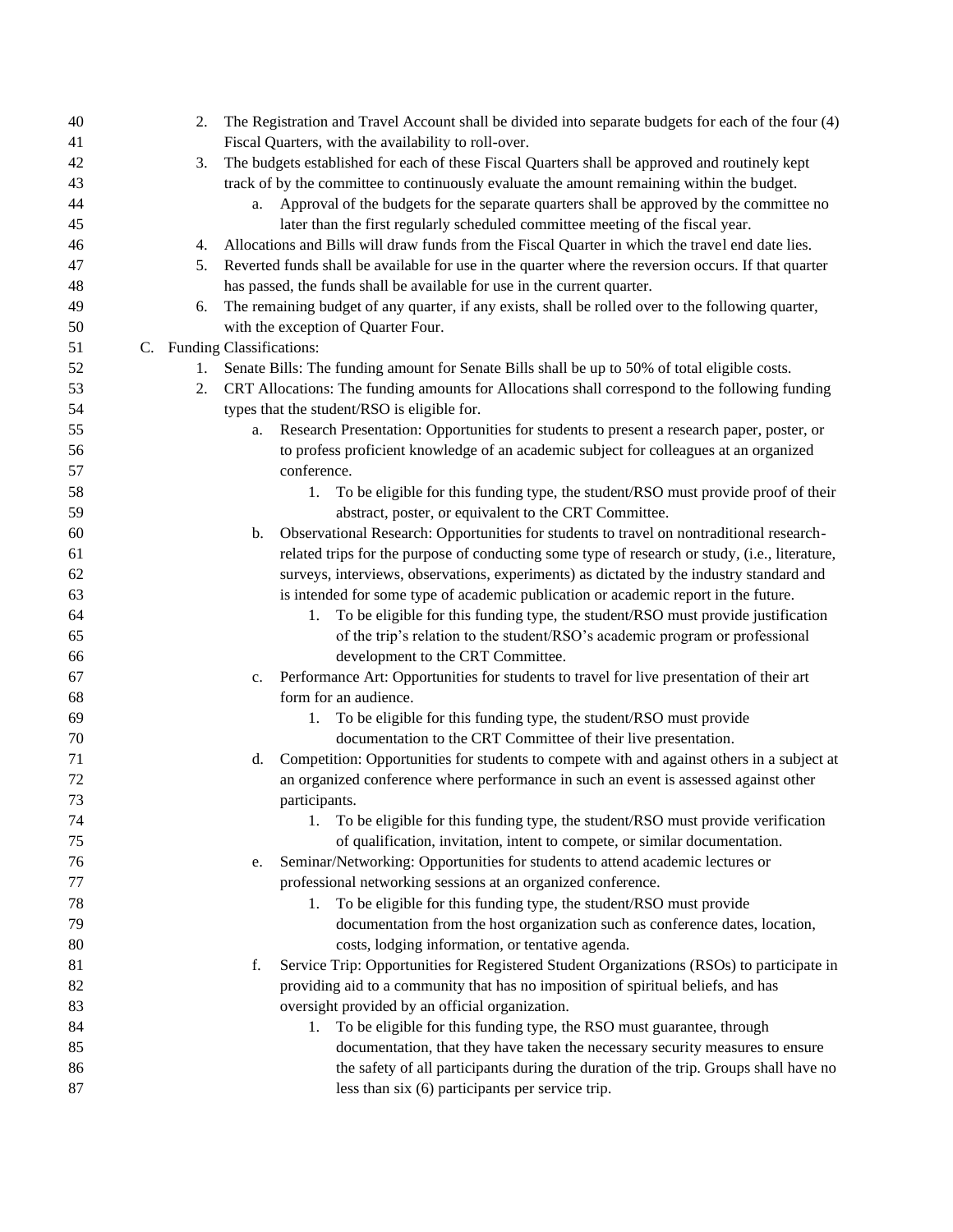| 90<br>professional development skills in a virtual setting.<br>91<br>1. To be eligible for this funding type, the student/RSO must provide<br>92<br>documentation from the host organization such as conference dates or tentative<br>93<br>agenda.<br>94<br>95<br>D. Meeting Operations<br>96<br>If an organization is requesting funding, an authorized officer of the organization must be present<br>97<br>at the CRT Committee meeting or Caucus; with written consent from an authorized officer of the<br>98<br>RSO, any member of the organization may present on their behalf.<br>99<br>If no individuals as described above can physically attend a CRT Committee meeting, or Caucus,<br>2.<br>100<br>for a legitimate reason evaluated by the Chair, said student may be present via teleconference,<br>101<br>video conference, or by committee representation.<br>At the discretion of the CRT Committee, the individual or RSO may also be represented<br>102<br>a.<br>by another student who is going to the same conference as the individual.<br>103<br>104<br>Committee Representation shall consist of a CRT committee member representing a<br>b.<br>105<br>student request to the rest of the committee in their absence. The student should provide<br>the CRT committee member with all the information needed to responsibly represent<br>106<br>107<br>their request to the rest of the committee at the next scheduled meeting.<br>108<br>The CRT chair shall assign committee allocation requests among committee members<br>c.<br>109<br>and provide guidance on effective representation.<br>By accepting Committee Representation, the student or RSO requesting funding is aware<br>110<br>d.<br>111<br>that if they cannot be reached by phone during the meeting for any questions which<br>112<br>cannot be answered by the representing committee member, then their request may be<br>postponed until the committee receives the answer to their question(s).<br>113<br>114<br>Ε.<br>Timeline<br>115<br>Allocation requests should be submitted through KnightConnect at least four (4) weeks before<br>1.<br>payment is needed.<br>116<br>Bill requests should be submitted through Knight Connect at least twelve (12) weeks before<br>117<br>2.<br>118<br>payment is needed.<br>Allocation requests must be submitted twenty-four (24) hours prior to the start of a CRT meeting<br>3.<br>for the allocation to be considered at that meeting, unless otherwise approved by the Chair.<br>120<br>Allocation requests must be approved by the CRT Committee, and read into the Senate Minutes, at<br>121<br>4.<br>least fourteen (14) business days before funding is needed, unless there is direct consent from the<br>122<br>123<br>A&SF Business Office due to specified circumstances.<br>An individual or an authorized officer of the organization must participate in the meeting, as<br>124<br>5.<br>outlined in Section D, following the submission of their allocation as scheduled. Failure to be<br>125<br>present at two (2) consecutive scheduled CRT meetings may result in the allocation being<br>126<br>postponed indefinitely.<br>127<br>If a student's funding request was submitted after the time designated on the<br>128<br>a.<br>129<br>KnightConnect form for the same-week meeting and was still put on the agenda, then<br>130<br>their absence shall not count as one of their two (2) missed meetings.<br>131<br>F.<br><b>General Limitations</b><br>132<br>The Registration and Travel account will only be used to fund eligible costs as defined in Section<br>1.<br>133<br>A.<br>All international travel is subject to the destination being approved by UCF Global. The<br>134<br>2.<br>135<br>University defines Travel to Restricted Destinations and related procedures in Policy UCF 2-903.<br>CRT shall not fund:<br>136<br>3. | 88  | Virtual Conference: Opportunities for students to engage with professionals and/or<br>g. |
|----------------------------------------------------------------------------------------------------------------------------------------------------------------------------------------------------------------------------------------------------------------------------------------------------------------------------------------------------------------------------------------------------------------------------------------------------------------------------------------------------------------------------------------------------------------------------------------------------------------------------------------------------------------------------------------------------------------------------------------------------------------------------------------------------------------------------------------------------------------------------------------------------------------------------------------------------------------------------------------------------------------------------------------------------------------------------------------------------------------------------------------------------------------------------------------------------------------------------------------------------------------------------------------------------------------------------------------------------------------------------------------------------------------------------------------------------------------------------------------------------------------------------------------------------------------------------------------------------------------------------------------------------------------------------------------------------------------------------------------------------------------------------------------------------------------------------------------------------------------------------------------------------------------------------------------------------------------------------------------------------------------------------------------------------------------------------------------------------------------------------------------------------------------------------------------------------------------------------------------------------------------------------------------------------------------------------------------------------------------------------------------------------------------------------------------------------------------------------------------------------------------------------------------------------------------------------------------------------------------------------------------------------------------------------------------------------------------------------------------------------------------------------------------------------------------------------------------------------------------------------------------------------------------------------------------------------------------------------------------------------------------------------------------------------------------------------------------------------------------------------------------------------------------------------------------------------------------------------------------------------------------------------------------------------------------------------------------------------------------------------------------------------------------------------------------------------------------------------------------------------------------------------------------------------------------------------------------------------------------------------------------------------------------------------------------------------------------------------------------------------------------------------------------------------------------------------------------------------------------------------------------------------------------|-----|------------------------------------------------------------------------------------------|
|                                                                                                                                                                                                                                                                                                                                                                                                                                                                                                                                                                                                                                                                                                                                                                                                                                                                                                                                                                                                                                                                                                                                                                                                                                                                                                                                                                                                                                                                                                                                                                                                                                                                                                                                                                                                                                                                                                                                                                                                                                                                                                                                                                                                                                                                                                                                                                                                                                                                                                                                                                                                                                                                                                                                                                                                                                                                                                                                                                                                                                                                                                                                                                                                                                                                                                                                                                                                                                                                                                                                                                                                                                                                                                                                                                                                                                                                                                                | 89  | scholars and present research findings, attend workshops, or enhance personal or         |
|                                                                                                                                                                                                                                                                                                                                                                                                                                                                                                                                                                                                                                                                                                                                                                                                                                                                                                                                                                                                                                                                                                                                                                                                                                                                                                                                                                                                                                                                                                                                                                                                                                                                                                                                                                                                                                                                                                                                                                                                                                                                                                                                                                                                                                                                                                                                                                                                                                                                                                                                                                                                                                                                                                                                                                                                                                                                                                                                                                                                                                                                                                                                                                                                                                                                                                                                                                                                                                                                                                                                                                                                                                                                                                                                                                                                                                                                                                                |     |                                                                                          |
|                                                                                                                                                                                                                                                                                                                                                                                                                                                                                                                                                                                                                                                                                                                                                                                                                                                                                                                                                                                                                                                                                                                                                                                                                                                                                                                                                                                                                                                                                                                                                                                                                                                                                                                                                                                                                                                                                                                                                                                                                                                                                                                                                                                                                                                                                                                                                                                                                                                                                                                                                                                                                                                                                                                                                                                                                                                                                                                                                                                                                                                                                                                                                                                                                                                                                                                                                                                                                                                                                                                                                                                                                                                                                                                                                                                                                                                                                                                |     |                                                                                          |
|                                                                                                                                                                                                                                                                                                                                                                                                                                                                                                                                                                                                                                                                                                                                                                                                                                                                                                                                                                                                                                                                                                                                                                                                                                                                                                                                                                                                                                                                                                                                                                                                                                                                                                                                                                                                                                                                                                                                                                                                                                                                                                                                                                                                                                                                                                                                                                                                                                                                                                                                                                                                                                                                                                                                                                                                                                                                                                                                                                                                                                                                                                                                                                                                                                                                                                                                                                                                                                                                                                                                                                                                                                                                                                                                                                                                                                                                                                                |     |                                                                                          |
|                                                                                                                                                                                                                                                                                                                                                                                                                                                                                                                                                                                                                                                                                                                                                                                                                                                                                                                                                                                                                                                                                                                                                                                                                                                                                                                                                                                                                                                                                                                                                                                                                                                                                                                                                                                                                                                                                                                                                                                                                                                                                                                                                                                                                                                                                                                                                                                                                                                                                                                                                                                                                                                                                                                                                                                                                                                                                                                                                                                                                                                                                                                                                                                                                                                                                                                                                                                                                                                                                                                                                                                                                                                                                                                                                                                                                                                                                                                |     |                                                                                          |
|                                                                                                                                                                                                                                                                                                                                                                                                                                                                                                                                                                                                                                                                                                                                                                                                                                                                                                                                                                                                                                                                                                                                                                                                                                                                                                                                                                                                                                                                                                                                                                                                                                                                                                                                                                                                                                                                                                                                                                                                                                                                                                                                                                                                                                                                                                                                                                                                                                                                                                                                                                                                                                                                                                                                                                                                                                                                                                                                                                                                                                                                                                                                                                                                                                                                                                                                                                                                                                                                                                                                                                                                                                                                                                                                                                                                                                                                                                                |     |                                                                                          |
|                                                                                                                                                                                                                                                                                                                                                                                                                                                                                                                                                                                                                                                                                                                                                                                                                                                                                                                                                                                                                                                                                                                                                                                                                                                                                                                                                                                                                                                                                                                                                                                                                                                                                                                                                                                                                                                                                                                                                                                                                                                                                                                                                                                                                                                                                                                                                                                                                                                                                                                                                                                                                                                                                                                                                                                                                                                                                                                                                                                                                                                                                                                                                                                                                                                                                                                                                                                                                                                                                                                                                                                                                                                                                                                                                                                                                                                                                                                |     |                                                                                          |
|                                                                                                                                                                                                                                                                                                                                                                                                                                                                                                                                                                                                                                                                                                                                                                                                                                                                                                                                                                                                                                                                                                                                                                                                                                                                                                                                                                                                                                                                                                                                                                                                                                                                                                                                                                                                                                                                                                                                                                                                                                                                                                                                                                                                                                                                                                                                                                                                                                                                                                                                                                                                                                                                                                                                                                                                                                                                                                                                                                                                                                                                                                                                                                                                                                                                                                                                                                                                                                                                                                                                                                                                                                                                                                                                                                                                                                                                                                                |     |                                                                                          |
|                                                                                                                                                                                                                                                                                                                                                                                                                                                                                                                                                                                                                                                                                                                                                                                                                                                                                                                                                                                                                                                                                                                                                                                                                                                                                                                                                                                                                                                                                                                                                                                                                                                                                                                                                                                                                                                                                                                                                                                                                                                                                                                                                                                                                                                                                                                                                                                                                                                                                                                                                                                                                                                                                                                                                                                                                                                                                                                                                                                                                                                                                                                                                                                                                                                                                                                                                                                                                                                                                                                                                                                                                                                                                                                                                                                                                                                                                                                |     |                                                                                          |
|                                                                                                                                                                                                                                                                                                                                                                                                                                                                                                                                                                                                                                                                                                                                                                                                                                                                                                                                                                                                                                                                                                                                                                                                                                                                                                                                                                                                                                                                                                                                                                                                                                                                                                                                                                                                                                                                                                                                                                                                                                                                                                                                                                                                                                                                                                                                                                                                                                                                                                                                                                                                                                                                                                                                                                                                                                                                                                                                                                                                                                                                                                                                                                                                                                                                                                                                                                                                                                                                                                                                                                                                                                                                                                                                                                                                                                                                                                                |     |                                                                                          |
|                                                                                                                                                                                                                                                                                                                                                                                                                                                                                                                                                                                                                                                                                                                                                                                                                                                                                                                                                                                                                                                                                                                                                                                                                                                                                                                                                                                                                                                                                                                                                                                                                                                                                                                                                                                                                                                                                                                                                                                                                                                                                                                                                                                                                                                                                                                                                                                                                                                                                                                                                                                                                                                                                                                                                                                                                                                                                                                                                                                                                                                                                                                                                                                                                                                                                                                                                                                                                                                                                                                                                                                                                                                                                                                                                                                                                                                                                                                |     |                                                                                          |
|                                                                                                                                                                                                                                                                                                                                                                                                                                                                                                                                                                                                                                                                                                                                                                                                                                                                                                                                                                                                                                                                                                                                                                                                                                                                                                                                                                                                                                                                                                                                                                                                                                                                                                                                                                                                                                                                                                                                                                                                                                                                                                                                                                                                                                                                                                                                                                                                                                                                                                                                                                                                                                                                                                                                                                                                                                                                                                                                                                                                                                                                                                                                                                                                                                                                                                                                                                                                                                                                                                                                                                                                                                                                                                                                                                                                                                                                                                                |     |                                                                                          |
|                                                                                                                                                                                                                                                                                                                                                                                                                                                                                                                                                                                                                                                                                                                                                                                                                                                                                                                                                                                                                                                                                                                                                                                                                                                                                                                                                                                                                                                                                                                                                                                                                                                                                                                                                                                                                                                                                                                                                                                                                                                                                                                                                                                                                                                                                                                                                                                                                                                                                                                                                                                                                                                                                                                                                                                                                                                                                                                                                                                                                                                                                                                                                                                                                                                                                                                                                                                                                                                                                                                                                                                                                                                                                                                                                                                                                                                                                                                |     |                                                                                          |
|                                                                                                                                                                                                                                                                                                                                                                                                                                                                                                                                                                                                                                                                                                                                                                                                                                                                                                                                                                                                                                                                                                                                                                                                                                                                                                                                                                                                                                                                                                                                                                                                                                                                                                                                                                                                                                                                                                                                                                                                                                                                                                                                                                                                                                                                                                                                                                                                                                                                                                                                                                                                                                                                                                                                                                                                                                                                                                                                                                                                                                                                                                                                                                                                                                                                                                                                                                                                                                                                                                                                                                                                                                                                                                                                                                                                                                                                                                                |     |                                                                                          |
|                                                                                                                                                                                                                                                                                                                                                                                                                                                                                                                                                                                                                                                                                                                                                                                                                                                                                                                                                                                                                                                                                                                                                                                                                                                                                                                                                                                                                                                                                                                                                                                                                                                                                                                                                                                                                                                                                                                                                                                                                                                                                                                                                                                                                                                                                                                                                                                                                                                                                                                                                                                                                                                                                                                                                                                                                                                                                                                                                                                                                                                                                                                                                                                                                                                                                                                                                                                                                                                                                                                                                                                                                                                                                                                                                                                                                                                                                                                |     |                                                                                          |
|                                                                                                                                                                                                                                                                                                                                                                                                                                                                                                                                                                                                                                                                                                                                                                                                                                                                                                                                                                                                                                                                                                                                                                                                                                                                                                                                                                                                                                                                                                                                                                                                                                                                                                                                                                                                                                                                                                                                                                                                                                                                                                                                                                                                                                                                                                                                                                                                                                                                                                                                                                                                                                                                                                                                                                                                                                                                                                                                                                                                                                                                                                                                                                                                                                                                                                                                                                                                                                                                                                                                                                                                                                                                                                                                                                                                                                                                                                                |     |                                                                                          |
|                                                                                                                                                                                                                                                                                                                                                                                                                                                                                                                                                                                                                                                                                                                                                                                                                                                                                                                                                                                                                                                                                                                                                                                                                                                                                                                                                                                                                                                                                                                                                                                                                                                                                                                                                                                                                                                                                                                                                                                                                                                                                                                                                                                                                                                                                                                                                                                                                                                                                                                                                                                                                                                                                                                                                                                                                                                                                                                                                                                                                                                                                                                                                                                                                                                                                                                                                                                                                                                                                                                                                                                                                                                                                                                                                                                                                                                                                                                |     |                                                                                          |
|                                                                                                                                                                                                                                                                                                                                                                                                                                                                                                                                                                                                                                                                                                                                                                                                                                                                                                                                                                                                                                                                                                                                                                                                                                                                                                                                                                                                                                                                                                                                                                                                                                                                                                                                                                                                                                                                                                                                                                                                                                                                                                                                                                                                                                                                                                                                                                                                                                                                                                                                                                                                                                                                                                                                                                                                                                                                                                                                                                                                                                                                                                                                                                                                                                                                                                                                                                                                                                                                                                                                                                                                                                                                                                                                                                                                                                                                                                                |     |                                                                                          |
|                                                                                                                                                                                                                                                                                                                                                                                                                                                                                                                                                                                                                                                                                                                                                                                                                                                                                                                                                                                                                                                                                                                                                                                                                                                                                                                                                                                                                                                                                                                                                                                                                                                                                                                                                                                                                                                                                                                                                                                                                                                                                                                                                                                                                                                                                                                                                                                                                                                                                                                                                                                                                                                                                                                                                                                                                                                                                                                                                                                                                                                                                                                                                                                                                                                                                                                                                                                                                                                                                                                                                                                                                                                                                                                                                                                                                                                                                                                |     |                                                                                          |
|                                                                                                                                                                                                                                                                                                                                                                                                                                                                                                                                                                                                                                                                                                                                                                                                                                                                                                                                                                                                                                                                                                                                                                                                                                                                                                                                                                                                                                                                                                                                                                                                                                                                                                                                                                                                                                                                                                                                                                                                                                                                                                                                                                                                                                                                                                                                                                                                                                                                                                                                                                                                                                                                                                                                                                                                                                                                                                                                                                                                                                                                                                                                                                                                                                                                                                                                                                                                                                                                                                                                                                                                                                                                                                                                                                                                                                                                                                                |     |                                                                                          |
|                                                                                                                                                                                                                                                                                                                                                                                                                                                                                                                                                                                                                                                                                                                                                                                                                                                                                                                                                                                                                                                                                                                                                                                                                                                                                                                                                                                                                                                                                                                                                                                                                                                                                                                                                                                                                                                                                                                                                                                                                                                                                                                                                                                                                                                                                                                                                                                                                                                                                                                                                                                                                                                                                                                                                                                                                                                                                                                                                                                                                                                                                                                                                                                                                                                                                                                                                                                                                                                                                                                                                                                                                                                                                                                                                                                                                                                                                                                |     |                                                                                          |
|                                                                                                                                                                                                                                                                                                                                                                                                                                                                                                                                                                                                                                                                                                                                                                                                                                                                                                                                                                                                                                                                                                                                                                                                                                                                                                                                                                                                                                                                                                                                                                                                                                                                                                                                                                                                                                                                                                                                                                                                                                                                                                                                                                                                                                                                                                                                                                                                                                                                                                                                                                                                                                                                                                                                                                                                                                                                                                                                                                                                                                                                                                                                                                                                                                                                                                                                                                                                                                                                                                                                                                                                                                                                                                                                                                                                                                                                                                                |     |                                                                                          |
|                                                                                                                                                                                                                                                                                                                                                                                                                                                                                                                                                                                                                                                                                                                                                                                                                                                                                                                                                                                                                                                                                                                                                                                                                                                                                                                                                                                                                                                                                                                                                                                                                                                                                                                                                                                                                                                                                                                                                                                                                                                                                                                                                                                                                                                                                                                                                                                                                                                                                                                                                                                                                                                                                                                                                                                                                                                                                                                                                                                                                                                                                                                                                                                                                                                                                                                                                                                                                                                                                                                                                                                                                                                                                                                                                                                                                                                                                                                |     |                                                                                          |
|                                                                                                                                                                                                                                                                                                                                                                                                                                                                                                                                                                                                                                                                                                                                                                                                                                                                                                                                                                                                                                                                                                                                                                                                                                                                                                                                                                                                                                                                                                                                                                                                                                                                                                                                                                                                                                                                                                                                                                                                                                                                                                                                                                                                                                                                                                                                                                                                                                                                                                                                                                                                                                                                                                                                                                                                                                                                                                                                                                                                                                                                                                                                                                                                                                                                                                                                                                                                                                                                                                                                                                                                                                                                                                                                                                                                                                                                                                                |     |                                                                                          |
|                                                                                                                                                                                                                                                                                                                                                                                                                                                                                                                                                                                                                                                                                                                                                                                                                                                                                                                                                                                                                                                                                                                                                                                                                                                                                                                                                                                                                                                                                                                                                                                                                                                                                                                                                                                                                                                                                                                                                                                                                                                                                                                                                                                                                                                                                                                                                                                                                                                                                                                                                                                                                                                                                                                                                                                                                                                                                                                                                                                                                                                                                                                                                                                                                                                                                                                                                                                                                                                                                                                                                                                                                                                                                                                                                                                                                                                                                                                |     |                                                                                          |
|                                                                                                                                                                                                                                                                                                                                                                                                                                                                                                                                                                                                                                                                                                                                                                                                                                                                                                                                                                                                                                                                                                                                                                                                                                                                                                                                                                                                                                                                                                                                                                                                                                                                                                                                                                                                                                                                                                                                                                                                                                                                                                                                                                                                                                                                                                                                                                                                                                                                                                                                                                                                                                                                                                                                                                                                                                                                                                                                                                                                                                                                                                                                                                                                                                                                                                                                                                                                                                                                                                                                                                                                                                                                                                                                                                                                                                                                                                                |     |                                                                                          |
|                                                                                                                                                                                                                                                                                                                                                                                                                                                                                                                                                                                                                                                                                                                                                                                                                                                                                                                                                                                                                                                                                                                                                                                                                                                                                                                                                                                                                                                                                                                                                                                                                                                                                                                                                                                                                                                                                                                                                                                                                                                                                                                                                                                                                                                                                                                                                                                                                                                                                                                                                                                                                                                                                                                                                                                                                                                                                                                                                                                                                                                                                                                                                                                                                                                                                                                                                                                                                                                                                                                                                                                                                                                                                                                                                                                                                                                                                                                |     |                                                                                          |
|                                                                                                                                                                                                                                                                                                                                                                                                                                                                                                                                                                                                                                                                                                                                                                                                                                                                                                                                                                                                                                                                                                                                                                                                                                                                                                                                                                                                                                                                                                                                                                                                                                                                                                                                                                                                                                                                                                                                                                                                                                                                                                                                                                                                                                                                                                                                                                                                                                                                                                                                                                                                                                                                                                                                                                                                                                                                                                                                                                                                                                                                                                                                                                                                                                                                                                                                                                                                                                                                                                                                                                                                                                                                                                                                                                                                                                                                                                                |     |                                                                                          |
|                                                                                                                                                                                                                                                                                                                                                                                                                                                                                                                                                                                                                                                                                                                                                                                                                                                                                                                                                                                                                                                                                                                                                                                                                                                                                                                                                                                                                                                                                                                                                                                                                                                                                                                                                                                                                                                                                                                                                                                                                                                                                                                                                                                                                                                                                                                                                                                                                                                                                                                                                                                                                                                                                                                                                                                                                                                                                                                                                                                                                                                                                                                                                                                                                                                                                                                                                                                                                                                                                                                                                                                                                                                                                                                                                                                                                                                                                                                |     |                                                                                          |
|                                                                                                                                                                                                                                                                                                                                                                                                                                                                                                                                                                                                                                                                                                                                                                                                                                                                                                                                                                                                                                                                                                                                                                                                                                                                                                                                                                                                                                                                                                                                                                                                                                                                                                                                                                                                                                                                                                                                                                                                                                                                                                                                                                                                                                                                                                                                                                                                                                                                                                                                                                                                                                                                                                                                                                                                                                                                                                                                                                                                                                                                                                                                                                                                                                                                                                                                                                                                                                                                                                                                                                                                                                                                                                                                                                                                                                                                                                                | 119 |                                                                                          |
|                                                                                                                                                                                                                                                                                                                                                                                                                                                                                                                                                                                                                                                                                                                                                                                                                                                                                                                                                                                                                                                                                                                                                                                                                                                                                                                                                                                                                                                                                                                                                                                                                                                                                                                                                                                                                                                                                                                                                                                                                                                                                                                                                                                                                                                                                                                                                                                                                                                                                                                                                                                                                                                                                                                                                                                                                                                                                                                                                                                                                                                                                                                                                                                                                                                                                                                                                                                                                                                                                                                                                                                                                                                                                                                                                                                                                                                                                                                |     |                                                                                          |
|                                                                                                                                                                                                                                                                                                                                                                                                                                                                                                                                                                                                                                                                                                                                                                                                                                                                                                                                                                                                                                                                                                                                                                                                                                                                                                                                                                                                                                                                                                                                                                                                                                                                                                                                                                                                                                                                                                                                                                                                                                                                                                                                                                                                                                                                                                                                                                                                                                                                                                                                                                                                                                                                                                                                                                                                                                                                                                                                                                                                                                                                                                                                                                                                                                                                                                                                                                                                                                                                                                                                                                                                                                                                                                                                                                                                                                                                                                                |     |                                                                                          |
|                                                                                                                                                                                                                                                                                                                                                                                                                                                                                                                                                                                                                                                                                                                                                                                                                                                                                                                                                                                                                                                                                                                                                                                                                                                                                                                                                                                                                                                                                                                                                                                                                                                                                                                                                                                                                                                                                                                                                                                                                                                                                                                                                                                                                                                                                                                                                                                                                                                                                                                                                                                                                                                                                                                                                                                                                                                                                                                                                                                                                                                                                                                                                                                                                                                                                                                                                                                                                                                                                                                                                                                                                                                                                                                                                                                                                                                                                                                |     |                                                                                          |
|                                                                                                                                                                                                                                                                                                                                                                                                                                                                                                                                                                                                                                                                                                                                                                                                                                                                                                                                                                                                                                                                                                                                                                                                                                                                                                                                                                                                                                                                                                                                                                                                                                                                                                                                                                                                                                                                                                                                                                                                                                                                                                                                                                                                                                                                                                                                                                                                                                                                                                                                                                                                                                                                                                                                                                                                                                                                                                                                                                                                                                                                                                                                                                                                                                                                                                                                                                                                                                                                                                                                                                                                                                                                                                                                                                                                                                                                                                                |     |                                                                                          |
|                                                                                                                                                                                                                                                                                                                                                                                                                                                                                                                                                                                                                                                                                                                                                                                                                                                                                                                                                                                                                                                                                                                                                                                                                                                                                                                                                                                                                                                                                                                                                                                                                                                                                                                                                                                                                                                                                                                                                                                                                                                                                                                                                                                                                                                                                                                                                                                                                                                                                                                                                                                                                                                                                                                                                                                                                                                                                                                                                                                                                                                                                                                                                                                                                                                                                                                                                                                                                                                                                                                                                                                                                                                                                                                                                                                                                                                                                                                |     |                                                                                          |
|                                                                                                                                                                                                                                                                                                                                                                                                                                                                                                                                                                                                                                                                                                                                                                                                                                                                                                                                                                                                                                                                                                                                                                                                                                                                                                                                                                                                                                                                                                                                                                                                                                                                                                                                                                                                                                                                                                                                                                                                                                                                                                                                                                                                                                                                                                                                                                                                                                                                                                                                                                                                                                                                                                                                                                                                                                                                                                                                                                                                                                                                                                                                                                                                                                                                                                                                                                                                                                                                                                                                                                                                                                                                                                                                                                                                                                                                                                                |     |                                                                                          |
|                                                                                                                                                                                                                                                                                                                                                                                                                                                                                                                                                                                                                                                                                                                                                                                                                                                                                                                                                                                                                                                                                                                                                                                                                                                                                                                                                                                                                                                                                                                                                                                                                                                                                                                                                                                                                                                                                                                                                                                                                                                                                                                                                                                                                                                                                                                                                                                                                                                                                                                                                                                                                                                                                                                                                                                                                                                                                                                                                                                                                                                                                                                                                                                                                                                                                                                                                                                                                                                                                                                                                                                                                                                                                                                                                                                                                                                                                                                |     |                                                                                          |
|                                                                                                                                                                                                                                                                                                                                                                                                                                                                                                                                                                                                                                                                                                                                                                                                                                                                                                                                                                                                                                                                                                                                                                                                                                                                                                                                                                                                                                                                                                                                                                                                                                                                                                                                                                                                                                                                                                                                                                                                                                                                                                                                                                                                                                                                                                                                                                                                                                                                                                                                                                                                                                                                                                                                                                                                                                                                                                                                                                                                                                                                                                                                                                                                                                                                                                                                                                                                                                                                                                                                                                                                                                                                                                                                                                                                                                                                                                                |     |                                                                                          |
|                                                                                                                                                                                                                                                                                                                                                                                                                                                                                                                                                                                                                                                                                                                                                                                                                                                                                                                                                                                                                                                                                                                                                                                                                                                                                                                                                                                                                                                                                                                                                                                                                                                                                                                                                                                                                                                                                                                                                                                                                                                                                                                                                                                                                                                                                                                                                                                                                                                                                                                                                                                                                                                                                                                                                                                                                                                                                                                                                                                                                                                                                                                                                                                                                                                                                                                                                                                                                                                                                                                                                                                                                                                                                                                                                                                                                                                                                                                |     |                                                                                          |
|                                                                                                                                                                                                                                                                                                                                                                                                                                                                                                                                                                                                                                                                                                                                                                                                                                                                                                                                                                                                                                                                                                                                                                                                                                                                                                                                                                                                                                                                                                                                                                                                                                                                                                                                                                                                                                                                                                                                                                                                                                                                                                                                                                                                                                                                                                                                                                                                                                                                                                                                                                                                                                                                                                                                                                                                                                                                                                                                                                                                                                                                                                                                                                                                                                                                                                                                                                                                                                                                                                                                                                                                                                                                                                                                                                                                                                                                                                                |     |                                                                                          |
|                                                                                                                                                                                                                                                                                                                                                                                                                                                                                                                                                                                                                                                                                                                                                                                                                                                                                                                                                                                                                                                                                                                                                                                                                                                                                                                                                                                                                                                                                                                                                                                                                                                                                                                                                                                                                                                                                                                                                                                                                                                                                                                                                                                                                                                                                                                                                                                                                                                                                                                                                                                                                                                                                                                                                                                                                                                                                                                                                                                                                                                                                                                                                                                                                                                                                                                                                                                                                                                                                                                                                                                                                                                                                                                                                                                                                                                                                                                |     |                                                                                          |
|                                                                                                                                                                                                                                                                                                                                                                                                                                                                                                                                                                                                                                                                                                                                                                                                                                                                                                                                                                                                                                                                                                                                                                                                                                                                                                                                                                                                                                                                                                                                                                                                                                                                                                                                                                                                                                                                                                                                                                                                                                                                                                                                                                                                                                                                                                                                                                                                                                                                                                                                                                                                                                                                                                                                                                                                                                                                                                                                                                                                                                                                                                                                                                                                                                                                                                                                                                                                                                                                                                                                                                                                                                                                                                                                                                                                                                                                                                                |     |                                                                                          |
|                                                                                                                                                                                                                                                                                                                                                                                                                                                                                                                                                                                                                                                                                                                                                                                                                                                                                                                                                                                                                                                                                                                                                                                                                                                                                                                                                                                                                                                                                                                                                                                                                                                                                                                                                                                                                                                                                                                                                                                                                                                                                                                                                                                                                                                                                                                                                                                                                                                                                                                                                                                                                                                                                                                                                                                                                                                                                                                                                                                                                                                                                                                                                                                                                                                                                                                                                                                                                                                                                                                                                                                                                                                                                                                                                                                                                                                                                                                |     |                                                                                          |
|                                                                                                                                                                                                                                                                                                                                                                                                                                                                                                                                                                                                                                                                                                                                                                                                                                                                                                                                                                                                                                                                                                                                                                                                                                                                                                                                                                                                                                                                                                                                                                                                                                                                                                                                                                                                                                                                                                                                                                                                                                                                                                                                                                                                                                                                                                                                                                                                                                                                                                                                                                                                                                                                                                                                                                                                                                                                                                                                                                                                                                                                                                                                                                                                                                                                                                                                                                                                                                                                                                                                                                                                                                                                                                                                                                                                                                                                                                                |     |                                                                                          |
|                                                                                                                                                                                                                                                                                                                                                                                                                                                                                                                                                                                                                                                                                                                                                                                                                                                                                                                                                                                                                                                                                                                                                                                                                                                                                                                                                                                                                                                                                                                                                                                                                                                                                                                                                                                                                                                                                                                                                                                                                                                                                                                                                                                                                                                                                                                                                                                                                                                                                                                                                                                                                                                                                                                                                                                                                                                                                                                                                                                                                                                                                                                                                                                                                                                                                                                                                                                                                                                                                                                                                                                                                                                                                                                                                                                                                                                                                                                |     |                                                                                          |
|                                                                                                                                                                                                                                                                                                                                                                                                                                                                                                                                                                                                                                                                                                                                                                                                                                                                                                                                                                                                                                                                                                                                                                                                                                                                                                                                                                                                                                                                                                                                                                                                                                                                                                                                                                                                                                                                                                                                                                                                                                                                                                                                                                                                                                                                                                                                                                                                                                                                                                                                                                                                                                                                                                                                                                                                                                                                                                                                                                                                                                                                                                                                                                                                                                                                                                                                                                                                                                                                                                                                                                                                                                                                                                                                                                                                                                                                                                                |     |                                                                                          |
|                                                                                                                                                                                                                                                                                                                                                                                                                                                                                                                                                                                                                                                                                                                                                                                                                                                                                                                                                                                                                                                                                                                                                                                                                                                                                                                                                                                                                                                                                                                                                                                                                                                                                                                                                                                                                                                                                                                                                                                                                                                                                                                                                                                                                                                                                                                                                                                                                                                                                                                                                                                                                                                                                                                                                                                                                                                                                                                                                                                                                                                                                                                                                                                                                                                                                                                                                                                                                                                                                                                                                                                                                                                                                                                                                                                                                                                                                                                |     |                                                                                          |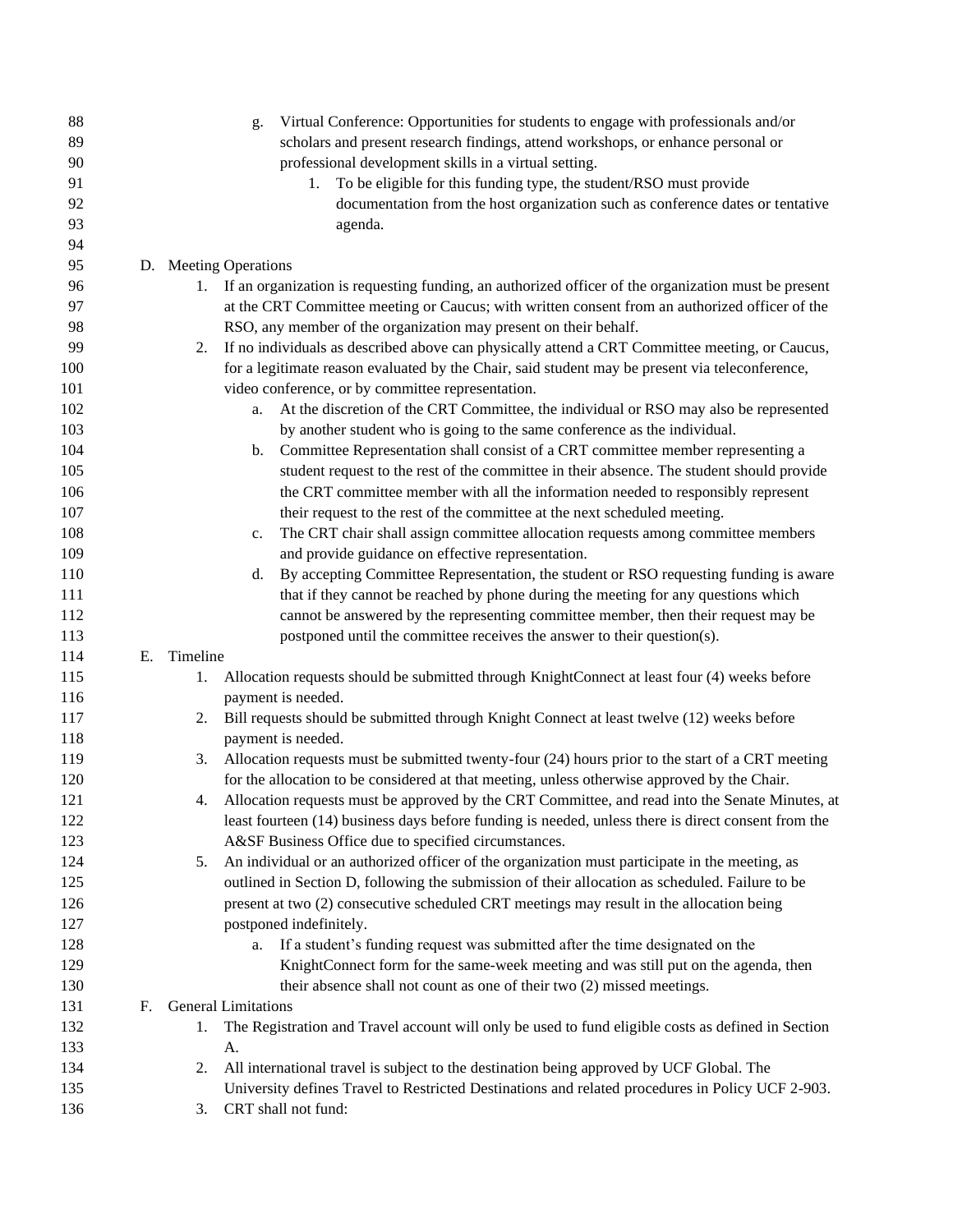| 137 | Mission trips or cultural exchange trips.<br>a.                                                          |
|-----|----------------------------------------------------------------------------------------------------------|
| 138 | Individual student allocations for service trips.<br>b.                                                  |
| 139 | Food provisions or food services if not included in registration.<br>c.                                  |
| 140 | Unrestricted social events.<br>d.                                                                        |
| 141 | Hostels and short-term rental services (i.e., apartments and personal homes).<br>e.                      |
| 142 | Lodging for individual allocations requesting a divided portion of the total lodging bill.<br>f.         |
| 143 | Personal or rental vehicles.<br>g.                                                                       |
| 144 | Internships and study abroad trips.<br>h.                                                                |
| 145 | Travel that exceeds thirty (30) days, without Provost approval.<br>i.                                    |
| 146 | Students who are seeking funding through any combination of individual allocations,<br>j.                |
| 147 | RSO allocations, and bills for the same conference.                                                      |
| 148 | Lodging within 50 miles of the student's home campus without Vice President or Provost<br>k.             |
| 149 | approval.                                                                                                |
| 150 | G. Allocation Funding Amounts                                                                            |
| 151 | A student is eligible for funding through one (1) individual and one (1) RSO allocation per fiscal<br>1. |
| 152 | year.                                                                                                    |
| 153 | Funding for a Registered Student Organization (RSO) allocation shall be administered through<br>2.       |
| 154 | one (1) of the following funding types per Fiscal Year:                                                  |
| 155 | Virtual Conferences shall be funded at up to \$100.00 per person with a maximum of<br>a.                 |
| 156 | \$1,000.00.                                                                                              |
| 157 | b. Research Trips and Performance Art Trips shall be funded at a maximum of \$2,000.00.                  |
| 158 | 1. For each student accepted to present research or a tangible piece of art, (e.g.,                      |
| 159 | composition, poetry, painting, etc.) funding can be increased by an additional                           |
| 160 | \$200 at a maximum of \$4,000.00.                                                                        |
| 161 | Observational Research Trips shall be funded at a maximum of \$3,000.<br>c.                              |
| 162 | Additionally, all members must be participating in the research to be eligible for<br>1.                 |
| 163 | this funding type.                                                                                       |
| 164 | Competition Trips shall be funded at a maximum of \$2,500.00.<br>d.                                      |
| 165 | Additionally, all members must be participating in the competition to be eligible<br>1.                  |
| 166 | for this funding type.                                                                                   |
| 167 | Seminar/Networking Trips shall be funded at a maximum of \$2,000.00.<br>e.                               |
| 168 | 1. Additionally, all members must be registered for the conference to be eligible                        |
| 169 | for this funding type.                                                                                   |
| 170 | Service Trips shall be funded at a maximum of \$3,000.00.<br>f.                                          |
| 171 | Additionally, all members must be participating in the service trip to be eligible                       |
| 172 | for this funding type.                                                                                   |
| 173 | Funding for Individual allocations shall be administered at the following types:<br>3.                   |
| 174 | Virtual Conferences shall be funded at a maximum of \$100.00.<br>a.                                      |
| 175 | Research Trips and Performance Art Trips shall be funded at a maximum of \$400.00.<br>b.                 |
| 176 | Observational Research Trips shall be funded at a maximum of \$300.00.<br>c.                             |
| 177 | Competition Trips shall be funded at a maximum of \$250.00.<br>d.                                        |
| 178 | Seminar/Networking Trips shall be funded at a maximum of \$200.00.<br>e.                                 |
| 179 | H. Allocation Supplements                                                                                |
| 180 | Individual allocations with international travel destinations can be supplemented with an<br>1.          |
| 181 | additional \$100.00 if the student's eligible costs exceed their funding amount.                         |
| 182 | Individual allocations requested by a degree-seeking graduate student can be supplemented with<br>2.     |
| 183 | an additional \$100.00 if the student's eligible costs exceed their funding amount.                      |